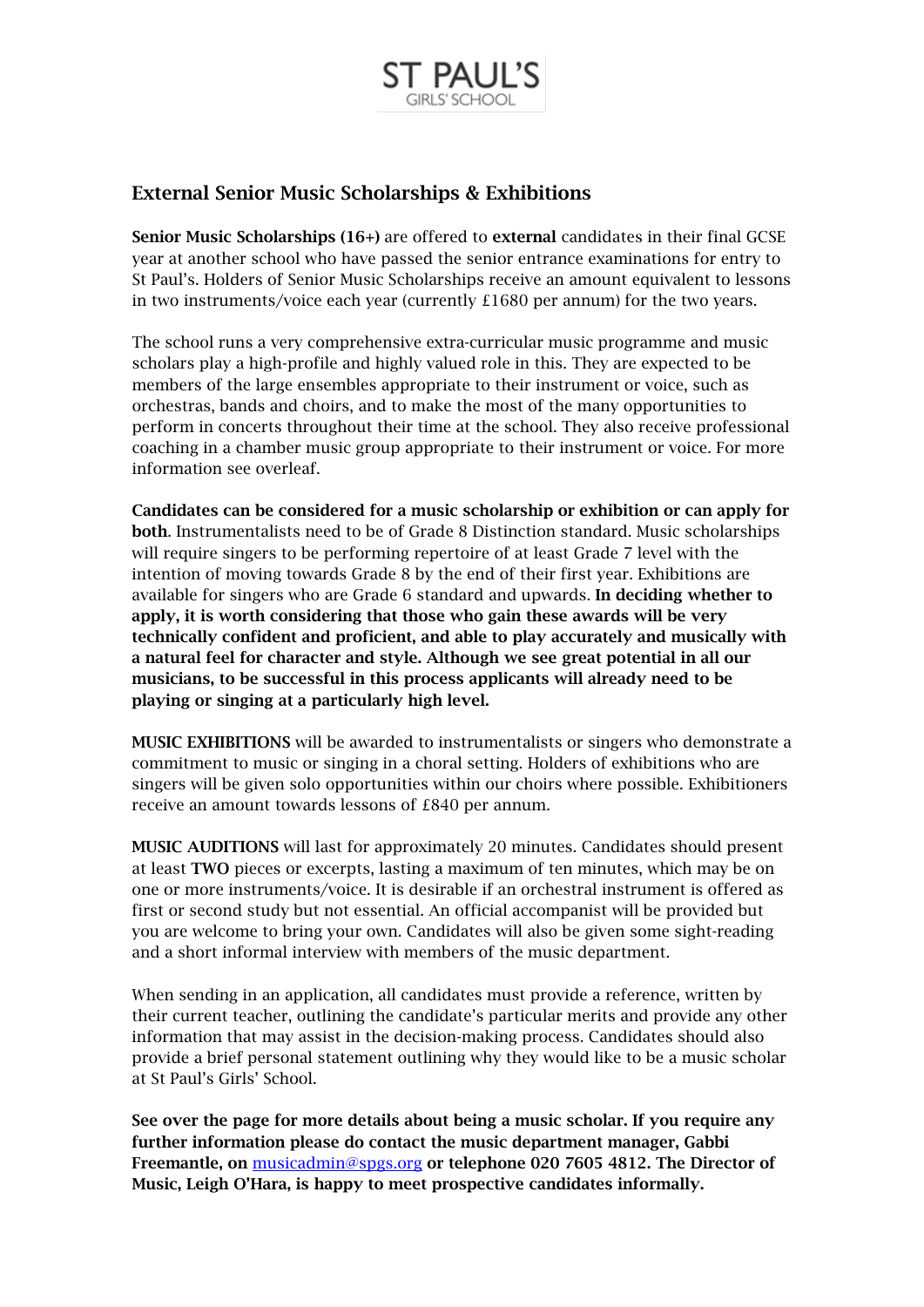# Being a Music Scholar at St Paul's Girls' School

We value the contribution that music scholars make and will monitor their progress carefully and ensure that all possible support is given to enable them to get the most out of school music. They are a crucial part of music making here and we hope that they will enjoy all the opportunities that we offer.

Although we do not put undue pressure on our scholars, we do have serious expectations of them. Acceptance of the scholarship assumes acceptance of these expectations, although we find that most scholars are already fulfilling these obligations as a normal part of their life. If a scholar is not performing to our expectations support will be given to help get them back on track, but as a last resort a scholarship can be removed. The Deputy Director of Music oversees the music scholars and their activities as well as providing pastoral support. The Director of Music will have the final say in all matters relating to a music scholar's activities and is always happy to discuss this with them.

## Summary of expectations

- $\checkmark$  to continue to play her instrument(s)/sing to a high level
- $\checkmark$  to be a member of major ensembles, as well as other groups as appropriate. in consultation with the Director of Music and Deputy Director of Music
- $\checkmark$  to be a role model and mentor to other musicians
- $\checkmark$  To take part in part in music department partnerships projects such as Music Junction
- $\checkmark$  to be in at least one chamber music group
- $\checkmark$  to take a full and active role in extra-curricular music rehearsals and concerts including setting up and clearing away
- $\checkmark$  to attend all rehearsals except in exceptional circumstances. It is often possible to be flexible with a small number of rehearsals each term as we do understand the huge commitment scholars make
- $\checkmark$  to communicate any clashes to the music department promptly and to respond quickly to any communication from the music department

### Support

- $\checkmark$  instrumental/singing teachers will write a report on each scholar's progress
- $\checkmark$  each scholar will meet formally or informally with the Director of Music and/or Deputy Director of Music as arranged
- $\checkmark$  heads of section will monitor a scholar's participation throughout the year and pass on any concerns

## Solo opportunity in VIII

Scholars may also have the opportunity, following a successful audition, to perform a solo movement with orchestra in a concert during the final academic year. Auditions will usually be held during the autumn term for those in VIII and solo opportunities awarded as appropriate. Please note that this is not guaranteed, and the Director of Music will make the final decision in consultation with the rest of the department.

### Holding an exhibition at St Paul's Girls' School

Those with exhibition in singing are expected to be committed to Paulina Voices and Senior Choir. They will be expected to take a leading role in these groups and will be offered some solo opportunities within the choirs if possible. Many of the general expectations above will also apply to those who hold exhibitions. Instrumentalist exhibitioners will be expected to be in major ensembles throughout their time in the senior school.

### String scholars

Loans from our collection of fine string instruments may be available as part of a music scholarship.